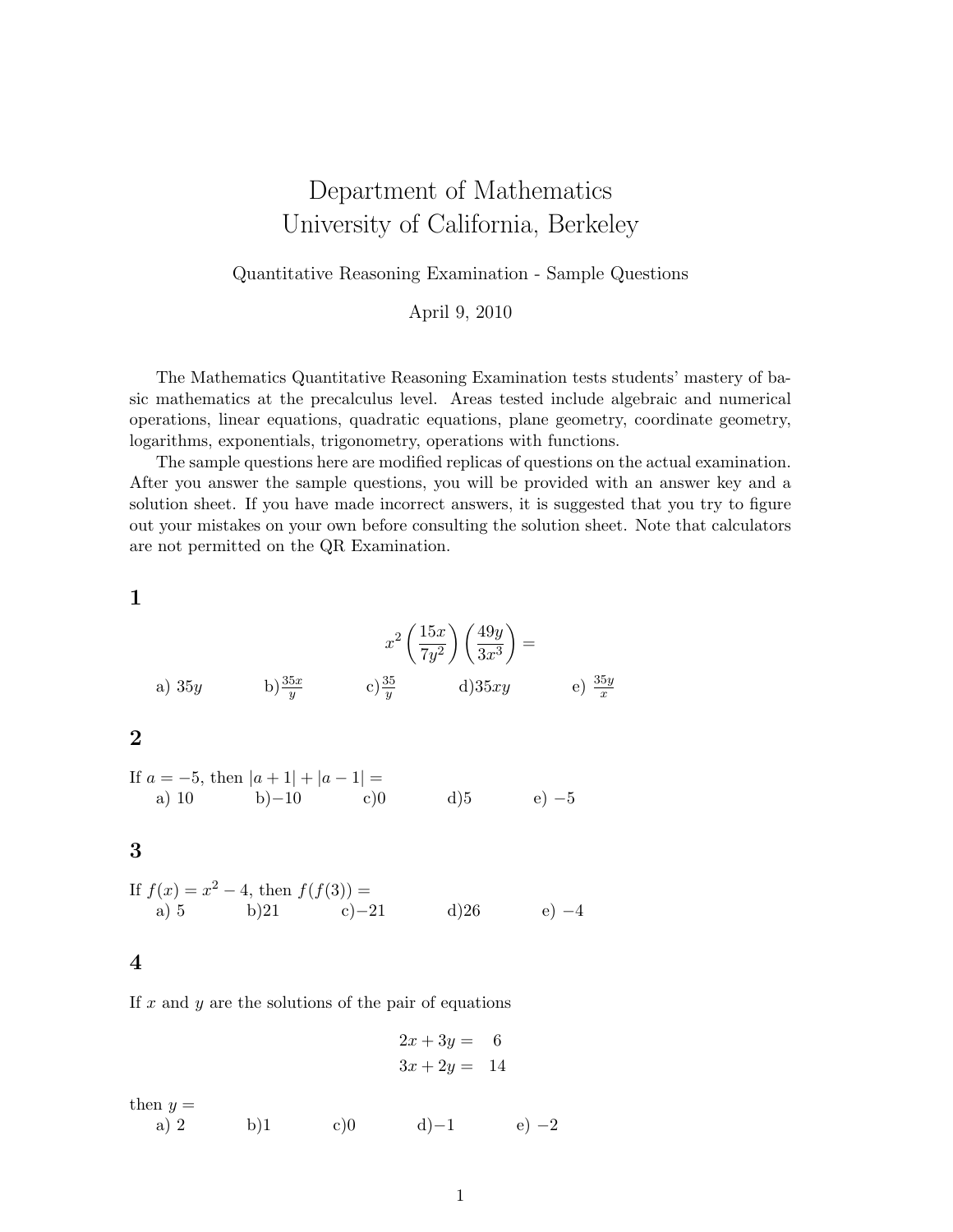If  $f(x) = x^2 - 2x - 15$ , on which of the following intervals are all values of f positive? a)  $(-4, -3)$  b)[-4, -3] c)[4, 5] d)(4, 5) e) (-3, 5)

6

5

In a square of side length 2, a smaller square is constructed by connecting the midpoints of its sides. Which of the following statements about the area L of the larger square and the area S of the smaller square is true?

a) 
$$
L > 2S
$$
 b)  $L < 2S$  c)  $L = 2S$  d)  $L + S = 5$  e)  $L = S + 1$ 

7

When  $x^2 - x - 5$  is divided by  $x + 2$ , the remainder is a) −2 b)−1 c)0 d)1 e) 2

8

$$
log_3(81) =
$$
  
a) 2 b)3 c)4 d)5 e) 6

9

$$
\frac{x+1}{x-1} + \frac{x-1}{x+1} =
$$
\na)  $\frac{2}{x^2-1}$ 

\nb)  $\frac{-2}{x^2-1}$ 

\nc)  $\frac{x^2}{x^2-1}$ 

\nd)  $\frac{x^2+1}{x^2-1}$ 

\ne)  $\frac{2x^2+2}{x^2-1}$ 

10

$$
\left(\frac{3ab^2}{c^3}\right)^{-4} =
$$
\na)  $\frac{81a^4b^8}{c^{12}}$  \t\t b)  $\frac{c^{12}}{81a^4b^8}$  \t\t c)  $\frac{81c^{12}}{a^4b^8}$  \t\t d)  $\frac{9c^{12}}{a^4b^8}$  \t\t e)  $\frac{c^{12}}{9a^4b^8}$ 

### 11

The tuition at the Dayton University of Humanities is currently \$15,000 per year. For next year it will be raised by 30%. What will be the new DUH tuition per year? a) \$17,500 b) \$18,000 c) \$18,500 d) \$19,000 e) \$19,500

12

Which of the numbers below is a solution of the quadratic equation  $x^2 - 8x - 1 = 0$ ? a)  $8 + 2\sqrt{17}$  b) $8 - 2\sqrt{17}$  c)-4 +  $\sqrt{17}$  d) $4 - \sqrt{17}$  e)  $4 - \frac{1}{2}$  $rac{1}{2}\sqrt{17}$